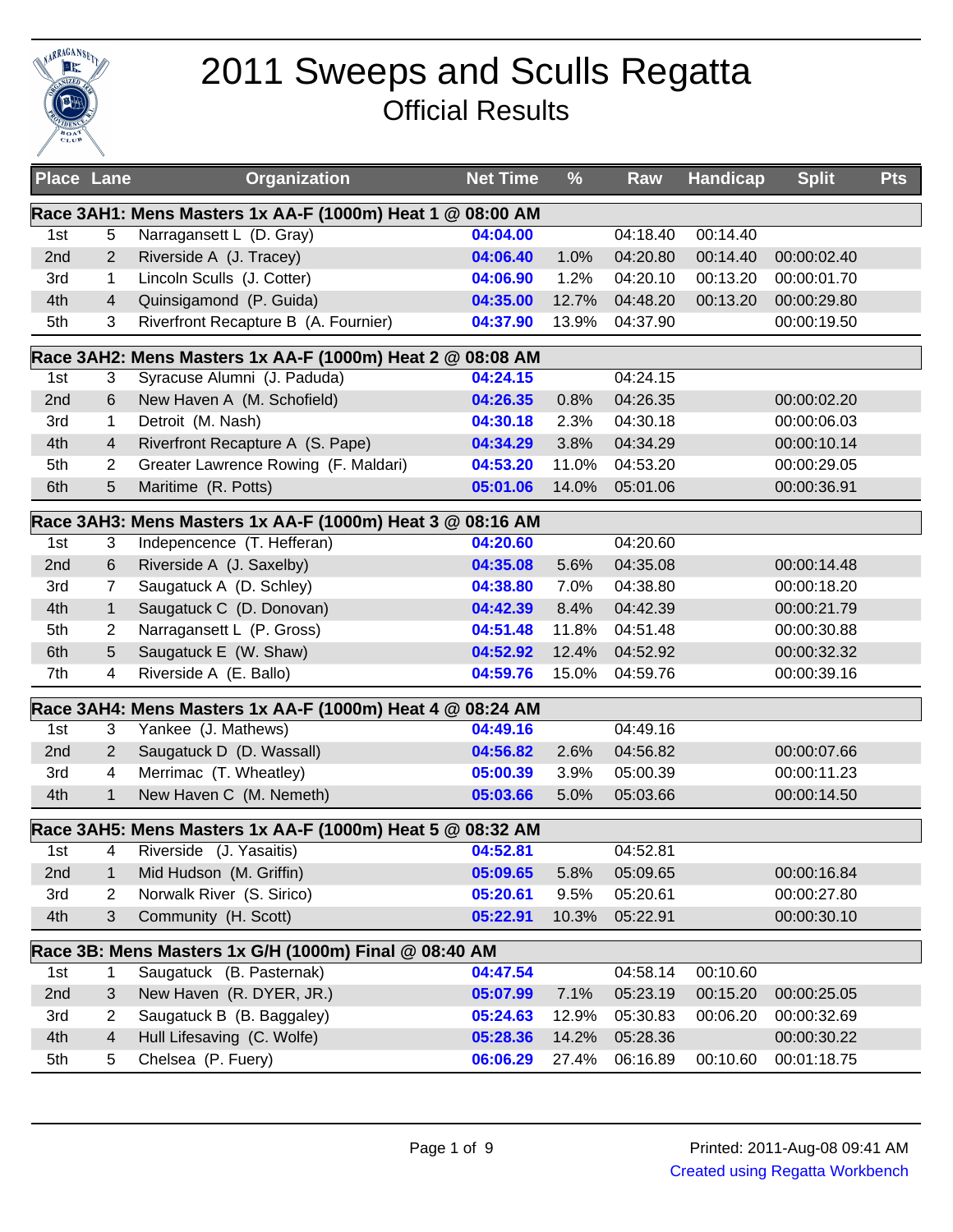| <b>Place Lane</b> |                | Organization                                           | <b>Net Time</b>                 | %     | Raw      | <b>Handicap</b><br><b>Split</b> | <b>Pts</b> |
|-------------------|----------------|--------------------------------------------------------|---------------------------------|-------|----------|---------------------------------|------------|
|                   |                | Race 12H1: Mens Jr/Novice 1x (1500m) Heat 1 @ 08:48 AM |                                 |       |          |                                 |            |
| 1st               | 1              | East End (H. Bingham)                                  | 07:10.10                        |       | 07:10.10 |                                 |            |
| 2nd               | 4              | Narragansett (J. Dow)                                  | 07:29.35                        | 4.5%  | 07:29.35 | 00:00:19.25                     |            |
| 3rd               | 3              | Blood Street (P. Fuchs)                                | 07:31.02                        | 4.9%  | 07:31.02 | 00:00:20.92                     |            |
|                   | $\overline{2}$ | New Bedford (J. DosReis)                               | <b>Did Not</b><br><b>Finish</b> |       |          |                                 |            |
|                   | 5              | Greater Lawrence Rowing B (J. White)                   | <b>Scratch</b>                  |       |          |                                 |            |
|                   |                | Race 12H2: Mens Jr/Novice 1x (1500m) Heat 2 @ 08:56 AM |                                 |       |          |                                 |            |
| 1st               | 3              | Narragansett B (E. Esposito)                           | 06:34.28                        |       | 06:34.28 |                                 |            |
| 2nd               | 5              | East End A (A. Palmaccio)                              | 06:41.83                        | 1.9%  | 06:41.83 | 00:00:07.55                     |            |
| 3rd               | 4              | Upper Valley (N. Brown)                                | 06:57.41                        | 5.9%  | 06:57.41 | 00:00:23.13                     |            |
| 4th               | $\overline{2}$ | Riverfront Recapture (A. Fournier)                     | 07:08.36                        | 8.6%  | 07:08.36 | 00:00:34.08                     |            |
| 5th               | 1              | Narragansett C (W. Mueller)                            | 07:23.37                        | 12.5% | 07:23.37 | 00:00:49.09                     |            |
|                   |                | Race 12H3: Mens Jr/Novice 1x (1500m) Heat 3 @ 09:04 AM |                                 |       |          |                                 |            |
| 1st               | 4              | Narragansett (I. Mocarski)                             | 06:49.23                        |       | 06:49.23 |                                 |            |
| 2nd               | $\overline{2}$ | Quinsigamond (M. McNeill)                              | 06:56.42                        | 1.8%  | 06:56.42 | 00:00:07.19                     |            |
| 3rd               | 5              | Greater Lawrence Rowing (T. Goodrum)                   | 07:28.28                        | 9.5%  | 07:28.28 | 00:00:39.05                     |            |
| 4th               | $\mathbf{1}$   | Northampton (B. Marshall)                              | 07:36.30                        | 11.5% | 07:36.30 | 00:00:47.07                     |            |
|                   | 3              | Narragansett C (B. Forte)                              | <b>Scratch</b>                  |       |          |                                 |            |
|                   |                | Race 20H1: Womens Open 2x (2000m) Heat 1 @ 09:12 AM    |                                 |       |          |                                 |            |
| 1st               | 3              | Cape Cod Rowing (G. Hayward)                           | 09:26.93                        |       | 09:26.93 |                                 |            |
| 2nd               | $\mathbf{1}$   | Pioneer Valley Riverfront (A. Rossi)                   | 09:37.28                        | 1.8%  | 09:37.28 | 00:00:10.35                     |            |
| 3rd               | $\overline{2}$ | Holyoke Rows (J. Scholle)                              | 09:46.55                        | 3.5%  | 09:46.55 | 00:00:19.62                     |            |
|                   | 4              | All-American (A. Dimatteo)                             | <b>Did Not</b>                  |       |          |                                 |            |
|                   |                |                                                        | <b>Finish</b>                   |       |          |                                 |            |
|                   |                | Race 20H2: Womens Open 2x (2000m) Heat 2 @ 09:20 AM    |                                 |       |          |                                 |            |
| 1st               | 3              | Union BC (C. McCarthy)                                 | 08:12.30                        |       | 08:12.30 |                                 |            |
| 2nd               | 4              | Quinsigamond (B. Sims)                                 | 08:23.04                        | 2.2%  | 08:23.04 | 00:00:10.74                     |            |
| 3rd               | 1              | Northampton (J. Warren)                                | 08:58.61                        | 9.4%  | 08:58.61 | 00:00:46.31                     |            |
| 4th               | $\overline{2}$ | New Haven (V. Stratton)                                | 09:25.38                        | 14.8% | 09:25.38 | 00:01:13.08                     |            |
|                   |                | Race 4: Mens Open 4+ (2000m) Final @ 09:28 AM          |                                 |       |          |                                 |            |
| 1st               | 3              | Merrimac B (R. Connell)                                | 07:19.23                        |       | 07:19.23 |                                 |            |
| 2nd               | $\mathbf{1}$   | Merrimac A (M. Poreba)                                 | 07:19.71                        | 0.1%  | 07:19.71 | 00:00:00.48                     |            |
| 3rd               | 6              | Narragansett A (J. Stricsek)                           | 07:20.29                        | 0.2%  | 07:20.29 | 00:00:01.06                     |            |
| 4th               | $\overline{4}$ | Narragansett B (J. Ryan)                               | 07:31.75                        | 2.9%  | 07:31.75 | 00:00:12.52                     |            |
| 5th               | 5              | Quinsigamond (W. Lynch)                                | 07:35.45                        | 3.7%  | 07:35.45 | 00:00:16.22                     |            |
| 6th               | $\overline{2}$ | Greater Lawrence Rowing (J. White)                     | 07:45.51                        | 6.0%  | 07:45.51 | 00:00:26.28                     |            |
|                   |                | Race 5: Womens Junior 8+ (1500m) Final @ 09:36 AM      |                                 |       |          |                                 |            |
| 1st               | $\overline{2}$ | Greater Lawrence Rowing (P. Gillette)                  | 05:54.20                        |       | 05:54.20 |                                 |            |
| 2nd               | 3              | Hudson River (K. BALASIANO)                            | 06:11.61                        | 4.9%  | 06:11.61 | 00:00:17.41                     |            |
| 3rd               | 1              | Newburgh (a. Mcknight)                                 | 06:50.07                        | 15.8% | 06:50.07 | 00:00:55.87                     |            |
|                   |                |                                                        |                                 |       |          |                                 |            |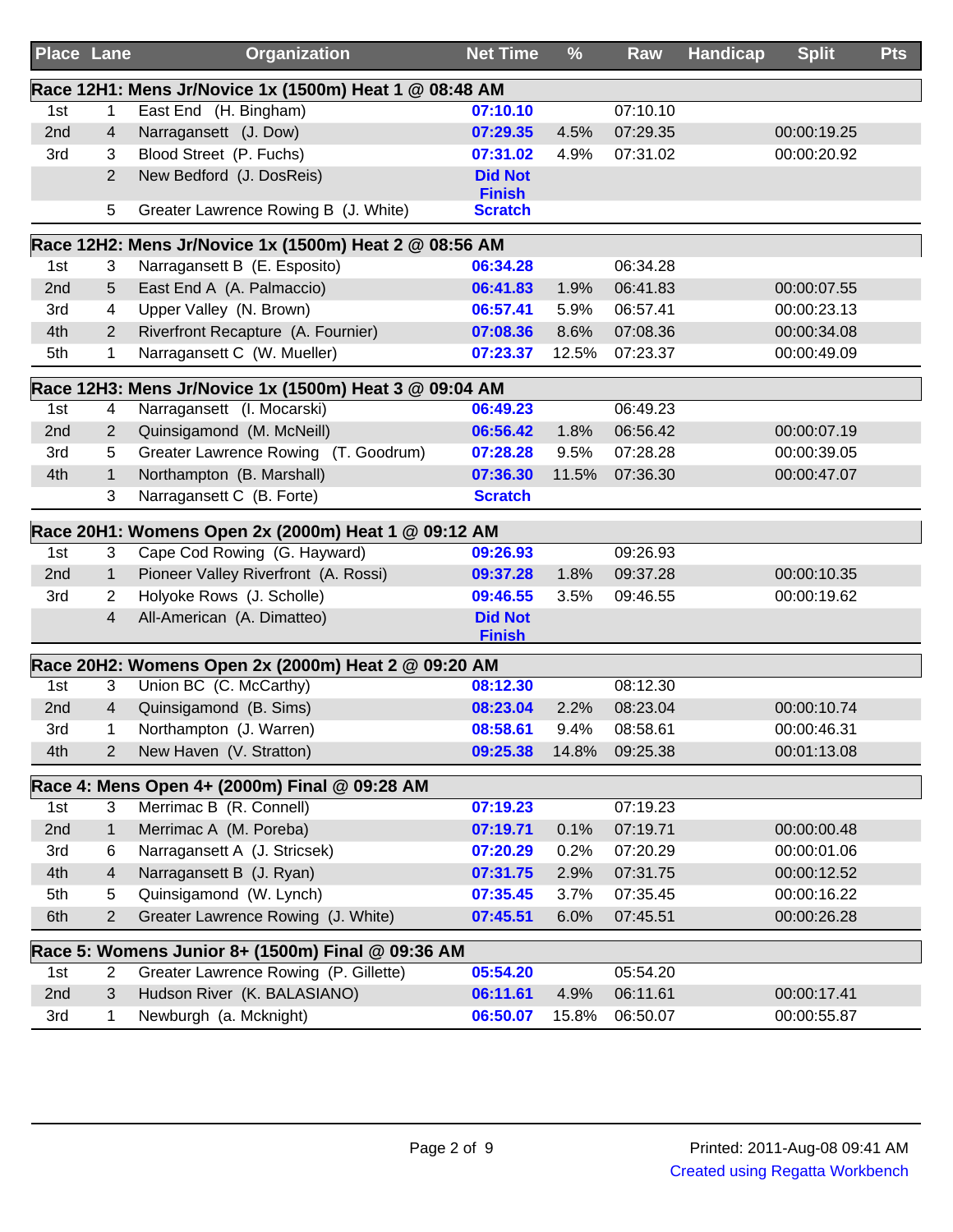| <b>Place Lane</b> |                | <b>Organization</b>                                     | <b>Net Time</b> | $\frac{9}{6}$ | Raw      | <b>Handicap</b> | <b>Split</b> | <b>Pts</b> |
|-------------------|----------------|---------------------------------------------------------|-----------------|---------------|----------|-----------------|--------------|------------|
|                   |                | Race 7: Mens Masters 4x (1000m) Final @ 09:44 AM        |                 |               |          |                 |              |            |
| 1st               | 1              | Narragansett C (D. Gray)                                | 03:18.79        |               | 03:22.79 | 00:04.00        | 00:00:01.59  |            |
| 2nd               | 4              | Narragansett B (E. Watne)                               | 03:21.20        | 1.2%          | 03:21.20 |                 |              |            |
| 3rd               | 2              | Narragansett (B. Prichett)                              | 03:23.99        | 2.6%          | 03:25.89 | 00:01.90        | 00:00:04.69  |            |
| 4th               | 3              | Blood Street (B. Plage)                                 | 03:45.23        | 13.3%         | 03:52.63 | 00:07.40        | 00:00:31.43  |            |
|                   |                | Race 1A: Womens Masters 2x A/B/C (1000m) Final @        | 09:52 AM        |               |          |                 |              |            |
| 1st               | 5              | Riverside/DeWolfe [Composite] (J. Devine)               | 04:00.44        |               | 04:03.04 | 00:02.60        |              |            |
| 2nd               | 2              | Union BC (C. McCarthy)                                  | 04:07.35        | 2.9%          | 04:07.35 |                 | 00:00:04.31  |            |
| 3rd               | 4              | Narragansett (K. Worrell)                               | 04:13.19        | 5.3%          | 04:16.29 | 00:03.10        | 00:00:13.25  |            |
| 4th               | 1              | Hudson River (A. Panagulias)                            | 04:27.55        | 11.3%         | 04:35.05 | 00:07.50        | 00:00:32.01  |            |
| 5th               | 3              | Farmington Valley (A. Umek)                             | 04:28.14        | 11.5%         | 04:30.14 | 00:02.00        | 00:00:27.10  |            |
| 6th               | 6              | New Bedford (C. Reardon)                                | 06:13.89        | 55.5%         | 06:21.39 | 00:07.50        | 00:02:18.35  |            |
|                   |                | Race 1B: Womens Masters 2x D/E (1000m) Final @ 10:00 AM |                 |               |          |                 |              |            |
| 1st               | 5              | Narragansett A (T. Glover)                              | 04:04.81        |               | 04:04.81 |                 |              |            |
| 2nd               | $\overline{2}$ | Narragansett D (R. Berenson)                            | 04:13.15        | 3.4%          | 04:21.15 | 00:08.00        | 00:00:16.34  |            |
| 3rd               | 6              | Narragansett C (K. Leski)                               | 04:15.09        | 4.2%          | 04:19.39 | 00:04.30        | 00:00:14.58  |            |
| 4th               | 3              | Upper Valley (A. Bracken)                               | 04:22.44        | 7.2%          | 04:24.54 | 00:02.10        | 00:00:19.73  |            |
| 5th               | 7              | Duxbury Maritime (S. Donahue)                           | 04:35.66        | 12.6%         | 04:38.86 | 00:03.20        | 00:00:34.05  |            |
| 6th               | 4              | Cape Cod Rowing A (P. Blackwell)                        | 04:48.53        | 17.9%         | 04:50.63 | 00:02.10        | 00:00:45.82  |            |
| 7th               | 1              | Cape Cod Rowing A (J. Martin)                           | 04:52.69        | 19.6%         | 04:52.69 |                 | 00:00:47.88  |            |
|                   |                | Race 3A: Mens Masters 1x AA-F (1000m) Final @ 10:18 AM  |                 |               |          |                 |              |            |
| 1st               | 3              | Indepencence (T. Hefferan)                              | 04:03.45        |               | 04:08.65 | 00:05.20        |              |            |
| 2nd               | $\mathbf{1}$   | Riverside (J. Yasaitis)                                 | 04:12.10        | 3.6%          | 04:31.90 | 00:19.80        | 00:00:23.25  |            |
| 3rd               | 4              | Syracuse Alumni (J. Paduda)                             | 04:12.37        | 3.7%          | 04:14.87 | 00:02.50        | 00:00:06.22  |            |
| 4th               | $\overline{2}$ | Yankee (J. Mathews)                                     | 04:15.43        | 4.9%          | 04:28.23 | 00:12.80        | 00:00:19.58  |            |
|                   | 5              | Narragansett L (D. Gray)                                | <b>Scratch</b>  |               |          |                 |              |            |
|                   |                | Race 6: Mens Open 2x (2000m) Final @ 10:26 AM           |                 |               |          |                 |              |            |
| 1st               | 3              | Blood Street (M. Cottrill)                              | 08:14.68        |               | 08:14.68 |                 |              |            |
| 2nd               | 1              | Quinsigamond B (T. Gumula)                              | 08:25.86        | 2.3%          | 08:25.86 |                 | 00:00:11.18  |            |
| 3rd               | 4              | Quinsigamond A (J. Macdonald)                           | 08:45.52        | 6.2%          | 08:45.52 |                 | 00:00:30.84  |            |
| 4th               | 2              | Newburgh (c. cusack)                                    | 09:11.23        | 11.4%         | 09:11.23 |                 | 00:00:56.55  |            |
| 5th               | 5              | Merrimac (D. Couto)                                     | 09:17.23        | 12.6%         | 09:17.23 |                 | 00:01:02.55  |            |
|                   |                | Race 8: Womens Masters 1x (1000m) Final @ 10:34 AM      |                 |               |          |                 |              |            |
| 1st               | 1              | Quinsigamond (J. Mcalear)                               | 04:31.80        |               | 04:31.80 |                 |              |            |
| 2nd               | 4              | Maritime (L. Freed)                                     | 04:36.90        | 1.9%          | 05:12.90 | 00:36.00        | 00:00:41.10  |            |
| 3rd               | 5              | UMass Lowell (V. Platzer)                               | 04:38.32        | 2.4%          | 04:49.22 | 00:10.90        | 00:00:17.42  |            |
| 4th               | 2              | Narragansett (R. Gross)                                 | 04:41.13        | 3.4%          | 04:54.23 | 00:13.10        | 00:00:22.43  |            |
| 5th               | 3              | Maritime B (L. MerkGould)                               | 05:03.62        | 11.7%         | 05:29.12 | 00:25.50        | 00:00:57.32  |            |
|                   | 6              | Riverside (S. Sloan)                                    | <b>Scratch</b>  |               |          |                 |              |            |
|                   | 7              | Saugatuck (E. Brennan)                                  | <b>Scratch</b>  |               |          |                 |              |            |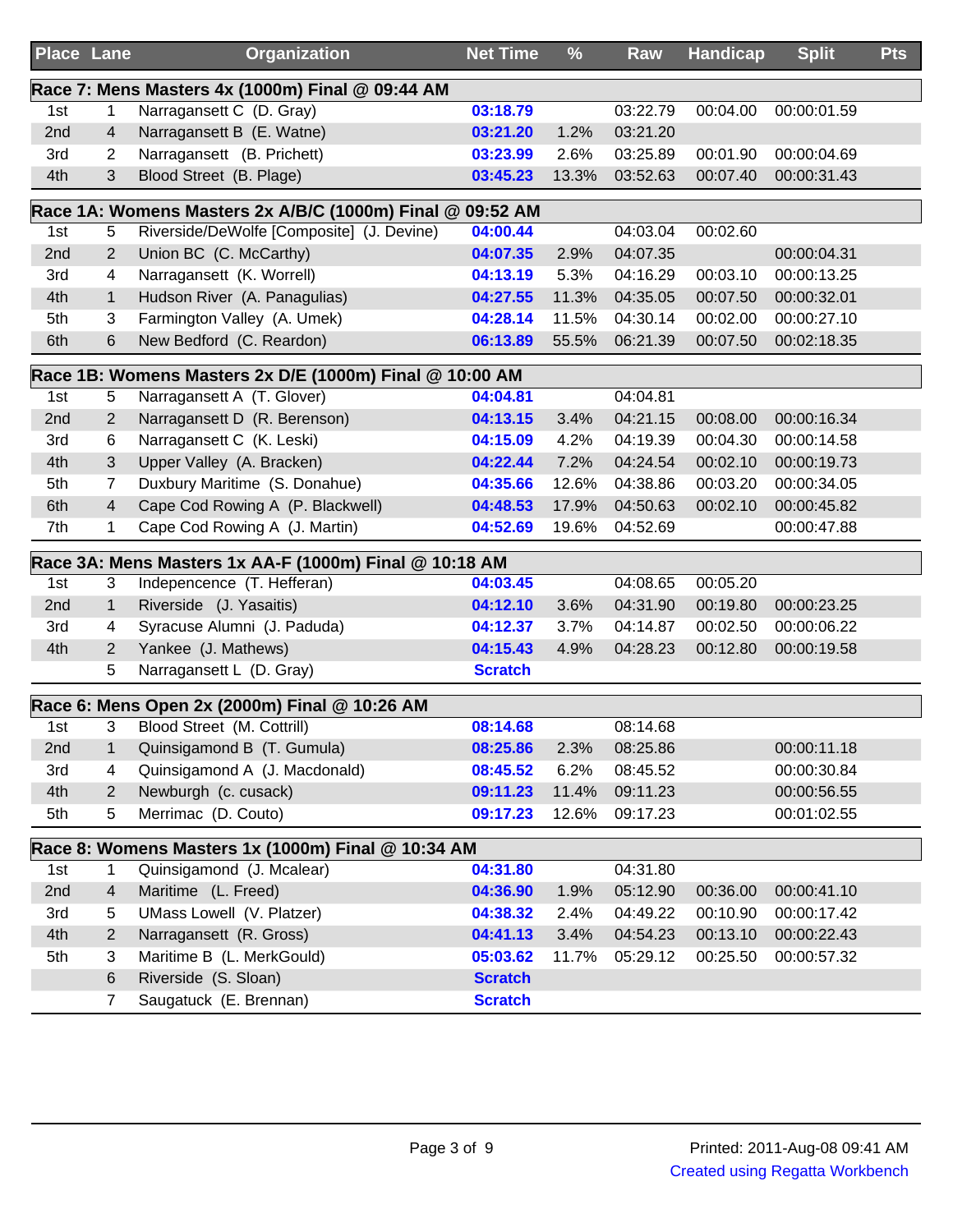|     | <b>Place Lane</b>       | Organization                                                                      | <b>Net Time</b>     | %     | Raw      | <b>Handicap</b> | <b>Split</b> | <b>Pts</b> |
|-----|-------------------------|-----------------------------------------------------------------------------------|---------------------|-------|----------|-----------------|--------------|------------|
|     |                         | Race 9A: Mens Masters 4+ B/C (1000m) Final @ 10:42 AM                             |                     |       |          |                 |              |            |
| 1st | 3                       | New Haven (G. Friel)                                                              | 03:44.85            |       | 03:46.95 | 00:02.10        |              |            |
| 2nd | $\mathbf{1}$            | Hudson River (A. Mauer)                                                           | 03:59.77            | 6.6%  | 03:59.77 |                 | 00:00:12.82  |            |
| 3rd | 4                       | Farmington Valley (D. Shepard)                                                    | 04:27.79            | 19.1% | 04:27.79 |                 | 00:00:40.84  |            |
| 4th | $\overline{2}$          | New Bedford (P. Hawes)                                                            | 05:15.47            | 40.3% | 05:19.17 | 00:03.70        | 00:01:32.22  |            |
|     |                         | Race 9B: Mens Masters 4+ D-G (1000m) Final @ 10:50 AM                             |                     |       |          |                 |              |            |
| 1st | 2                       | New Haven B (M. Schofield)                                                        | 03:46.95            |       | 03:46.95 |                 |              |            |
| 2nd | $\mathbf{1}$            | Riverfront Recapture A (D. Coughlin)                                              | 03:47.76            | 0.4%  | 03:48.86 | 00:01.10        | 00:00:01.91  |            |
| 3rd | 3                       | Riverfront Recapture B (C. Miller)                                                | 04:01.22            | 6.3%  | 04:05.92 | 00:04.70        | 00:00:18.97  |            |
| 4th | $\overline{\mathbf{4}}$ | New Haven C (R. DYER, JR.)                                                        | 04:05.48            | 8.2%  | 04:26.58 | 00:21.10        | 00:00:39.63  |            |
|     |                         |                                                                                   |                     |       |          |                 |              |            |
| 1st | 3                       | Race 31H1: Mens Open 1x (2000m) Heat 1 @ 10:58 AM<br>Narragansett B (C. Buchholz) | 08:44.37            |       | 08:44.37 |                 |              |            |
| 2nd | $\overline{\mathbf{4}}$ | Merrimac (D. Brooks)                                                              | 08:54.48            | 1.9%  | 08:54.48 |                 | 00:00:10.11  |            |
| 3rd | 1                       | Angry Fish (R. Iuliano)                                                           | 09:00.71            | 3.1%  | 09:00.71 |                 | 00:00:16.34  |            |
| 4th | 5                       | Greater Lawrence Rowing (C. Schuh)                                                | 09:27.90            | 8.3%  | 09:27.90 |                 | 00:00:43.53  |            |
| 5th | $\overline{2}$          | Farmington Valley (D. Kessler)                                                    | 11:44.78            | 34.4% | 11:44.78 |                 | 00:03:00.41  |            |
|     |                         |                                                                                   |                     |       |          |                 |              |            |
|     |                         | Race 31H2: Mens Open 1x (2000m) Heat 2 @ 11:06 AM                                 |                     |       |          |                 |              |            |
| 1st | 4                       | Narragansett C (D. Mercante)                                                      | 08:53.10            |       | 08:53.10 |                 |              |            |
| 2nd | 2                       | Narragansett A (A. Weiss)                                                         | 08:54.07            | 0.2%  | 08:54.07 |                 | 00:00:00.97  |            |
| 3rd | 3                       | Quinsigamond (J. Madura)                                                          | 09:35.29            | 7.9%  | 09:35.29 |                 | 00:00:42.19  |            |
| 4th | $\mathbf{1}$            | Hudson River (J. Nesheiuat)                                                       | 09:56.57            | 11.9% | 09:56.57 |                 | 00:01:03.47  |            |
|     |                         | Race 10: Womens Junior 2x (1500m) Final @ 11:14 AM                                |                     |       |          |                 |              |            |
| 1st | 1                       | Narragansett Junior (E. O'Connell)                                                | 07:02.05            |       | 07:02.05 |                 | 00:00:03.35  |            |
| 2nd | 6                       | Cape Cod Rowing A (J. McIlvane)                                                   | 07:20.70            | 4.4%  | 07:20.70 |                 | 00:00:22.00  |            |
| 3rd | 4                       | Cape Cod Rowing B (K. Cappola)                                                    | 07:44.14            | 10.0% | 07:44.14 |                 | 00:00:45.44  |            |
| 4th | 3                       | Blood Street B (J. Carr)                                                          | 07:52.36            | 11.9% | 07:52.36 |                 | 00:00:53.66  |            |
| 5th | 5                       | Blood Street A (O. Hack)                                                          | 08:59.05            | 27.7% | 08:59.05 |                 | 00:02:00.35  |            |
| 6th | $\overline{2}$          | New Bedford (A. Taylor)                                                           | 10:50.70            | 54.2% | 10:50.70 |                 | 00:03:52.00  |            |
|     |                         | Race 11A: Womens Masters 8+ A-C (1000m) Final @ 11:22 AM                          |                     |       |          |                 |              |            |
| 1st | 1                       | Hudson River (T. Mauer)                                                           | 04:17.10            |       | 04:20.00 | 00:02.90        |              |            |
| 2nd | $\overline{7}$          | Upper Valley (E. Dade)                                                            | 04:19.46            | 0.9%  | 04:27.76 | 00:08.30        | 00:00:07.76  |            |
| 3rd | 4                       | Greater Lawrence Rowing (E. Minzner)                                              | 04:23.35            | 2.4%  | 04:30.05 | 00:06.70        | 00:00:10.05  |            |
| 4th | 3                       | New Haven (H. Friel)                                                              | 04:29.10            | 4.7%  | 04:32.00 | 00:02.90        | 00:00:12.00  |            |
| 5th | 6                       | Northampton (L. Hannum)                                                           | 04:34.22            | 6.7%  | 04:38.82 | 00:04.60        | 00:00:18.82  |            |
| 6th | 5                       | Riverfront Recapture (A. Zoppa)                                                   | 04:36.50            | 7.5%  | 04:36.50 |                 | 00:00:16.50  |            |
|     | 2                       | Farmington Valley (A. Umek)                                                       | <b>Disqualified</b> |       |          |                 |              |            |
|     |                         | Race 11B: Womens Masters 8+ D-F (1000m) Final @ 11:44 AM                          |                     |       |          |                 |              |            |
| 1st | 1                       | Blood Street (K. Dorsey)                                                          | 04:24.56            |       | 04:24.56 |                 |              |            |
| 2nd | $\overline{4}$          | Narragansett (L. Faulise)                                                         | 04:25.42            | 0.3%  | 04:26.42 | 00:01.00        | 00:00:01.86  |            |
| 3rd | 6                       | Upper Valley (L. Peyton)                                                          | 04:34.22            | 3.7%  | 04:36.32 | 00:02.10        | 00:00:11.76  |            |
| 4th | 3                       | Syracuse Chargers (G. Dancks)                                                     | 04:36.03            | 4.3%  | 04:48.03 | 00:12.00        | 00:00:23.47  |            |
| 5th | 5                       | Riverfront Recapture (C. Reading)                                                 | 04:39.27            | 5.6%  | 04:42.47 | 00:03.20        | 00:00:17.91  |            |
| 6th | $\overline{2}$          | Cape Cod Rowing/Barnstable [Composite]                                            | 05:13.56            | 18.5% | 05:13.56 |                 | 00:00:49.00  |            |
|     |                         | (M. Vecchi)                                                                       |                     |       |          |                 |              |            |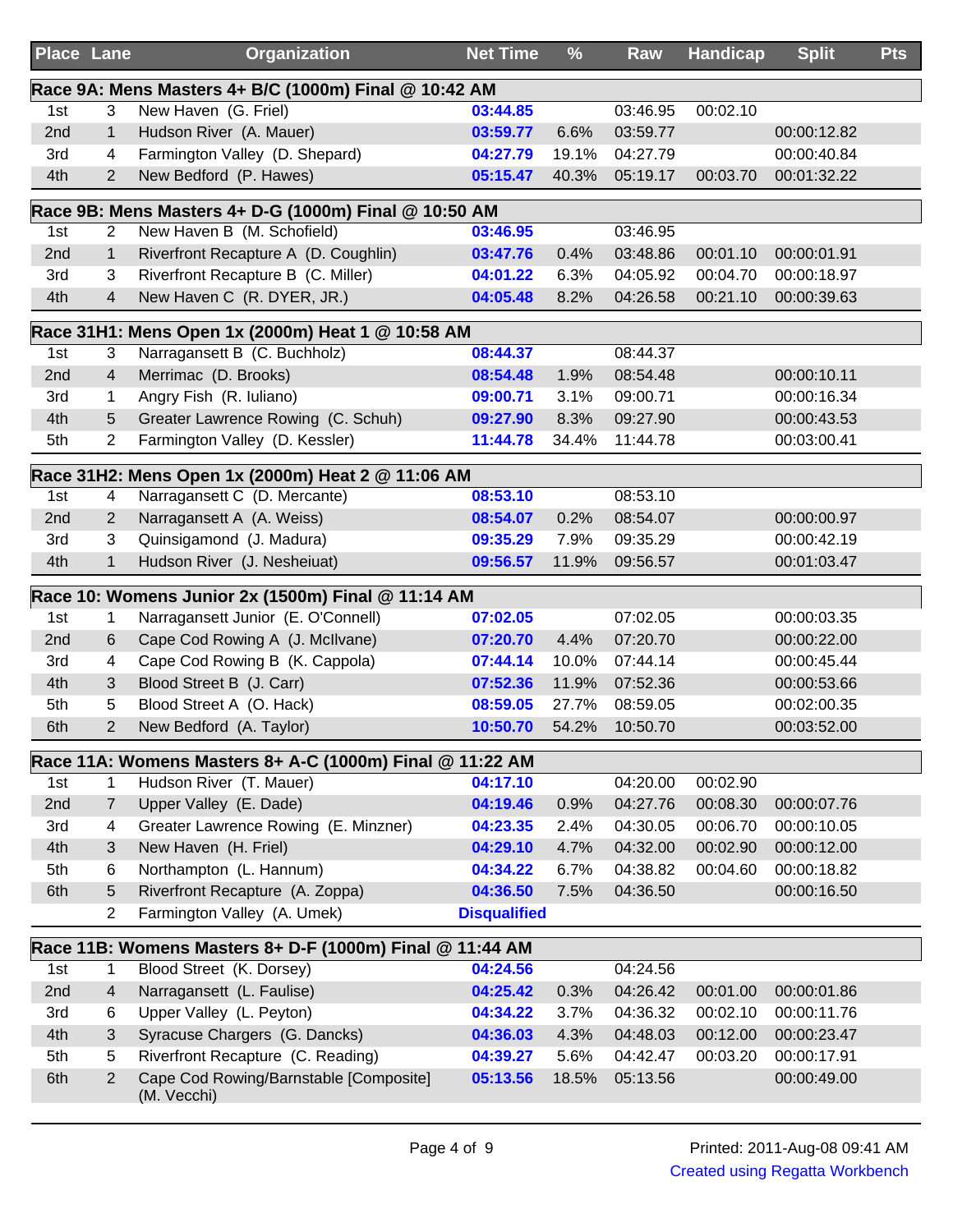|     | Place Lane     | <b>Organization</b>                                        | <b>Net Time</b>        | $\frac{9}{6}$ | Raw      | <b>Handicap</b> | <b>Split</b> | <b>Pts</b> |
|-----|----------------|------------------------------------------------------------|------------------------|---------------|----------|-----------------|--------------|------------|
|     |                | Race 11B: Womens Masters 8+ D-F (1000m) Final @ 11:44 AM   |                        |               |          |                 |              |            |
|     |                | Race 12: Mens Jr/Novice 1x (1500m) Final @ 11:52 AM        |                        |               |          |                 |              |            |
| 1st | 5              | Narragansett B (E. Esposito)                               | 06:48.88               |               | 06:48.88 |                 |              |            |
| 2nd | $\overline{2}$ | East End A (A. Palmaccio)                                  | 06:49.97               | 0.3%          | 06:49.97 |                 | 00:00:01.09  |            |
| 3rd | 6              | East End (H. Bingham)                                      | 06:54.51               | 1.4%          | 06:54.51 |                 | 00:00:05.63  |            |
| 4th | $\mathbf{1}$   | Quinsigamond (M. McNeill)                                  | 07:16.60               | 6.8%          | 07:16.60 |                 | 00:00:27.72  |            |
| 5th | 4              | Narragansett (I. Mocarski)                                 | 07:35.13               | 11.3%         | 07:35.13 |                 | 00:00:46.25  |            |
| 6th | 3              | Narragansett (J. Dow)                                      | 08:05.88               | 18.8%         | 08:05.88 |                 | 00:01:17.00  |            |
|     |                | Race 13: Womens Open 4+ (2000m) Final @ 12:00 PM           |                        |               |          |                 |              |            |
| 1st | 5              | Narragansett/Unaffiliated (USA) [Composite]<br>(M. Gorman) | 08:44.30               |               | 08:44.30 |                 |              |            |
| 2nd | 4              | Riverfront Recapture (N. Moore)                            | 09:06.60               | 4.3%          | 09:06.60 |                 | 00:00:22.30  |            |
| 3rd | 6              | Quinsigamond (B. Sims)                                     | 09:14.93               | 5.8%          | 09:14.93 |                 | 00:00:30.63  |            |
| 4th | $\mathbf{1}$   | Merrimac A (D. Darlington)                                 | 09:36.85               | 10.0%         | 09:36.85 |                 | 00:00:52.55  |            |
| 5th | 3              | Merrimac B (A. Goley)                                      | 09:43.35               | 11.3%         | 09:43.35 |                 | 00:00:59.05  |            |
| 6th | $\overline{2}$ | New Haven (V. Stratton)                                    | 10:02.10               | 14.8%         | 10:02.10 |                 | 00:01:17.80  |            |
| 7th | $\overline{7}$ | Cape Cod Rowing (E. Ferguson)                              | 10:51.52               | 24.3%         | 10:51.52 |                 | 00:02:07.22  |            |
|     |                | Race 15: Mixed Masters 2x AA-F (1000m) Final @ 12:08 PM    |                        |               |          |                 |              |            |
| 1st | 3              | Saugatuck/Maritime [Composite] (D. Schley)                 | 04:05.50               |               | 04:30.50 | 00:25.00        | 00:00:10.50  |            |
| 2nd | $\overline{2}$ | Narragansett A (R. Berenson)                               | 04:09.47               | 1.6%          | 04:37.47 | 00:28.00        | 00:00:17.47  |            |
| 3rd | 1              | Riverside (J. Saxelby)                                     | 04:10.50               | 2.0%          | 04:20.00 | 00:09.50        |              |            |
| 4th | 5              | Narragansett D (C. Bardt)                                  | 04:11.92               | 2.6%          | 04:28.82 | 00:16.90        | 00:00:08.82  |            |
| 5th | 7              | Narragansett B (K. Leski)                                  | 04:14.12               | 3.5%          | 04:25.52 | 00:11.40        | 00:00:05.52  |            |
| 6th | 6              | Hudson River/Mid Hudson [Composite] (M.<br>Griffin)        | 04:43.20               | 15.4%         | 05:00.10 | 00:16.90        | 00:00:40.10  |            |
| 7th | 4              | New Haven (M. Fus)                                         | 05:11.80               | 27.0%         | 05:11.80 |                 | 00:00:51.80  |            |
|     |                | Race 16: Mens Open 8+ (2000m) Final @ 12:16 PM             |                        |               |          |                 |              |            |
| 1st | $\overline{2}$ | Merrimac (M. Poreba)                                       | 06:53.18               |               | 06:53.18 |                 |              |            |
| 2nd | 4              | Narragansett (J. Stricsek)                                 | 07:07.65 3.5% 07:07.65 |               |          |                 | 00:00:14.47  |            |
| 3rd | 1              | Quinsigamond (W. Lynch)                                    | 07:23.78               | 7.4%          | 07:23.78 |                 | 00:00:30.60  |            |
| 4th | 5              | Hudson River (A. Papo)                                     | 08:07.38               | 18.0%         | 08:07.38 |                 | 00:01:14.20  |            |
| 5th | 3              | Newburgh (s. hetman)                                       | 09:45.18               | 41.6%         | 09:45.18 |                 | 00:02:52.00  |            |
|     |                | Race 17: Mens Masters 2- (1000m) Final @ 12:24 PM          |                        |               |          |                 |              |            |
| 1st | 2              | New Haven A (A. Jackson)                                   | 04:08.95               |               | 04:15.35 | 00:06.40        | 00:00:01.95  |            |
| 2nd | 4              | New Haven B (G. Friel)                                     | 04:12.65               | 1.5%          | 04:21.65 | 00:09.00        | 00:00:08.25  |            |
| 3rd | 3              | Blood Street (M. Cottrill)                                 | 04:13.30               | 1.7%          | 04:13.40 | 00:00.10        |              |            |
| 4th | 5              | Merrimac/UMass Lowell [Composite] (D.<br>Couto)            | 04:45.10               | 14.5%         | 04:45.10 |                 | 00:00:31.70  |            |
| 5th | 1              | New Haven C (R. Thackaberry)                               | 05:19.65               | 28.4%         | 06:03.75 | 00:44.10        | 00:01:50.35  |            |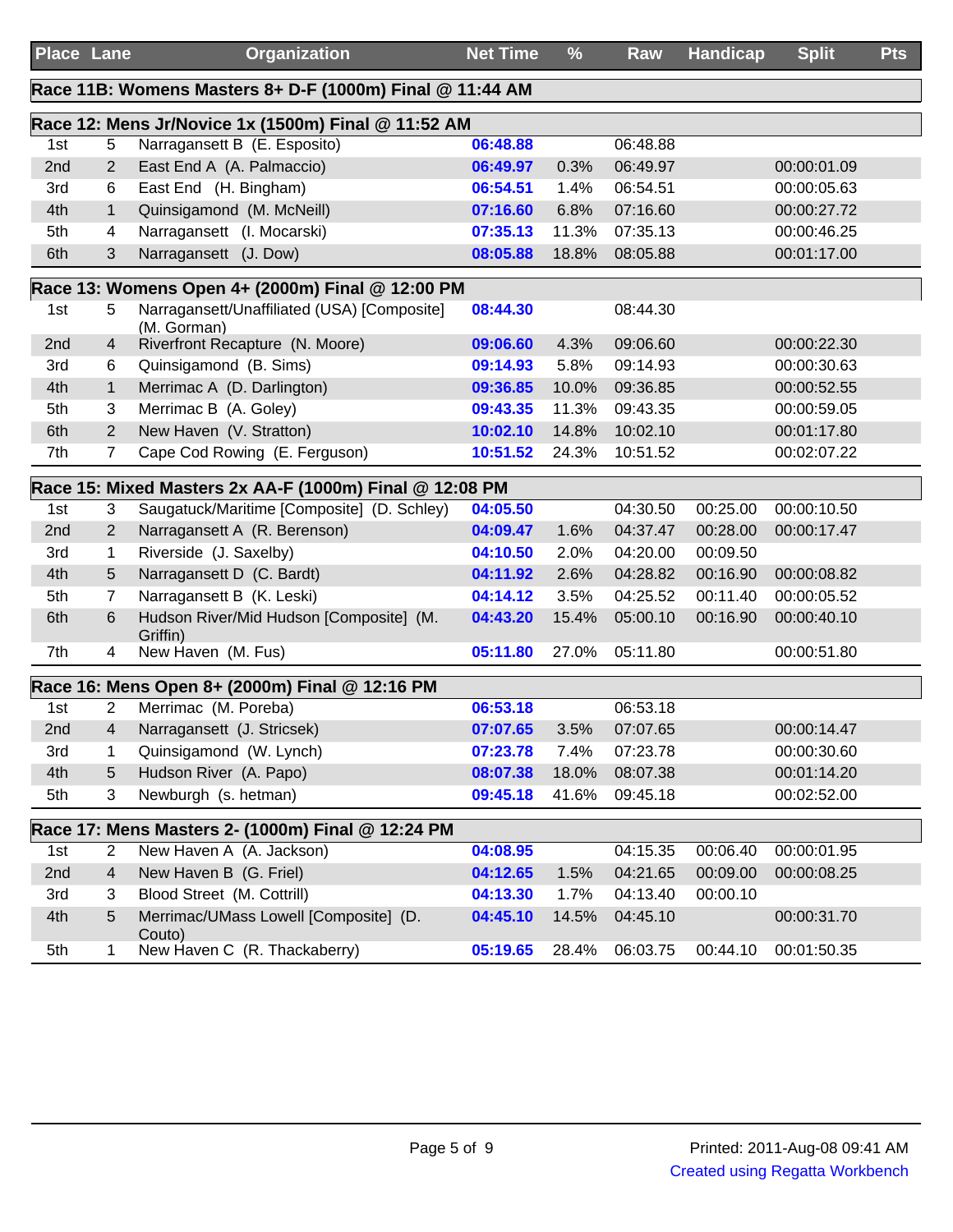| <b>Place Lane</b> |                | <b>Organization</b>                                      | <b>Net Time</b> | $\frac{9}{6}$ | Raw      | <b>Handicap</b> | <b>Split</b> | <b>Pts</b> |
|-------------------|----------------|----------------------------------------------------------|-----------------|---------------|----------|-----------------|--------------|------------|
|                   |                | Race 18a: Womens Junior 4+ (1500m) Final 1 @ 12:32 PM    |                 |               |          |                 |              |            |
| 1st               | 2              | Greater Lawrence Rowing A (P. Gillette)                  | 07:02.61        |               | 07:02.61 |                 |              |            |
| 2nd               | 3              | Narragansett A (J. Risca)                                | 07:03.76        | 0.3%          | 07:03.76 |                 | 00:00:01.15  |            |
| 3rd               | 4              | Hudson River (E. Witherwax)                              | 07:20.44        | 4.2%          | 07:20.44 |                 | 00:00:17.83  |            |
| 4th               | $\mathbf{1}$   | Newburgh (a. mcknight)                                   | 07:36.09        | 7.9%          | 07:36.09 |                 | 00:00:33.48  |            |
|                   |                | Race 20: Womens Open 2x (2000m) Final @ 12:40 PM         |                 |               |          |                 |              |            |
| 1st               | 5              | Union BC (C. McCarthy)                                   | 09:00.00        |               | 09:00.00 |                 |              |            |
| 2nd               | 3              | Quinsigamond (B. Sims)                                   | 09:13.47        | 2.5%          | 09:13.47 |                 | 00:00:13.47  |            |
| 3rd               | 1              | Northampton (J. Warren)                                  | 09:14.60        | 2.7%          | 09:14.60 |                 | 00:00:14.60  |            |
| 4th               | 6              | Cape Cod Rowing (G. Hayward)                             | 09:59.69        | 11.1%         | 09:59.69 |                 | 00:00:59.69  |            |
| 5th               | 4              | Pioneer Valley Riverfront (A. Rossi)                     | 10:13.34        | 13.6%         | 10:13.34 |                 | 00:01:13.34  |            |
| 6th               | $\overline{2}$ | Holyoke Rows (J. Scholle)                                | 10:26.24        | 16.0%         | 10:26.24 |                 | 00:01:26.24  |            |
|                   |                | Race 18b: Womens Junior 4+ (1500m) Final 2 @ 12:48 PM    |                 |               |          |                 |              |            |
| 1st               | 4              | Merrimack Valley (A. Michelson)                          | 06:56.20        |               | 06:56.20 |                 |              |            |
| 2nd               | 3              | Duxbury Maritime (L. Seewald)                            | 06:57.72        | 0.4%          | 06:57.72 |                 | 00:00:01.52  |            |
| 3rd               | 1              | Greater Lawrence Rowing B (E. Mapstone)                  | 06:59.89        | 0.9%          | 06:59.89 |                 | 00:00:03.69  |            |
| 4th               | $\overline{2}$ | Cape Cod (A. Clark)                                      | 07:09.45        | 3.2%          | 07:09.45 |                 | 00:00:13.25  |            |
| 5th               | 5              | Narragansett (K. Anderson)                               | 07:43.92        | 11.5%         | 07:43.92 |                 | 00:00:47.72  |            |
|                   |                | Race 22A: Womens Masters 4+ A/B (1000m) Final @ 12:56 PM |                 |               |          |                 |              |            |
| 1st               | 6              | Riverfront Recapture A (N. Moore)                        | 04:51.69        |               | 04:51.69 |                 |              |            |
| 2nd               | 2              | Merrimac (D. Darlington)                                 | 04:57.81        | 2.1%          | 04:58.11 | 00:00.30        | 00:00:06.42  |            |
| 3rd               | 1              | Farmington Valley A (S. Gray)                            | 05:00.01        | 2.9%          | 05:01.11 | 00:01.10        | 00:00:09.42  |            |
| 4th               | 5              | Hudson River (S. Hotrovich)                              | 05:05.22        | 4.6%          | 05:06.92 | 00:01.70        | 00:00:15.23  |            |
| 5th               | 3              | Farmington Valley B (K. Ouellette)                       | 05:22.44        | 10.5%         | 05:22.94 | 00:00.50        | 00:00:31.25  |            |
| 6th               | 4              | Riverfront Recapture C (J. Dunlavey)                     | 05:26.49        | 11.9%         | 05:29.09 | 00:02.60        | 00:00:37.40  |            |
|                   |                | Race 22B: Womens Masters 4+ C (1000m) Final @ 01:04 PM   |                 |               |          |                 |              |            |
| 1st               | 3              | New Haven (H. Friel)                                     | 04:29.52        |               | 04:29.52 |                 |              |            |
| 2nd               | 2              | Riverfront Recapture (C. Reading)                        | 04:30.98        | 0.5%          | 04:30.98 |                 | 00:00:01.46  |            |
| 3rd               | 6              | Upper Valley A (E. Dade)                                 | 04:39.70        | 3.8%          | 04:39.70 |                 | 00:00:10.18  |            |
| 4th               | 1              | Upper Valley B (D. Carey)                                | 04:42.31        | 4.7%          | 04:42.31 |                 | 00:00:12.79  |            |
| 5th               | 4              | Greater Lawrence Rowing (V. Platzer)                     | 04:45.39        | 5.9%          | 04:45.39 |                 | 00:00:15.87  |            |
| 6th               | 7              | Northampton (N. Blake)                                   | 05:09.23        | 14.7%         | 05:09.23 |                 | 00:00:39.71  |            |
| 7th               | 5              | Narragansett Junior (J. Stroh)                           | 05:29.54        | 22.3%         | 05:29.54 |                 | 00:01:00.02  |            |
|                   |                | Race 22C: Womens Masters 4+ D (1000m) Final @ 01:12 PM   |                 |               |          |                 |              |            |
| 1st               | 1              | Hudson River (S. Herman)                                 | 04:22.50        |               | 04:22.50 |                 |              |            |
| 2nd               | 5              | Blood Street A (M. McConkey)                             | 04:32.11        | 3.7%          | 04:32.11 |                 | 00:00:09.61  |            |
| 3rd               | 2              | Quinsigamond (A. Sullivan)                               | 04:38.77        | 6.2%          | 04:38.77 |                 | 00:00:16.27  |            |
| 4th               | 4              | Narragansett (L. Faulise)                                | 04:41.81        | 7.4%          | 04:41.81 |                 | 00:00:19.31  |            |
| 5th               | 6              | Barnstable (T. Napolitan)                                | 04:54.81        | 12.3%         | 04:54.81 |                 | 00:00:32.31  |            |
| 6th               | 3              | Blood Street B (M. Fagan)                                | 05:03.34        | 15.6%         | 05:03.34 |                 | 00:00:40.84  |            |
| 7th               | $\overline{7}$ | Upper Valley (L. Peyton)                                 | 05:09.60        | 17.9%         | 05:09.60 |                 | 00:00:47.10  |            |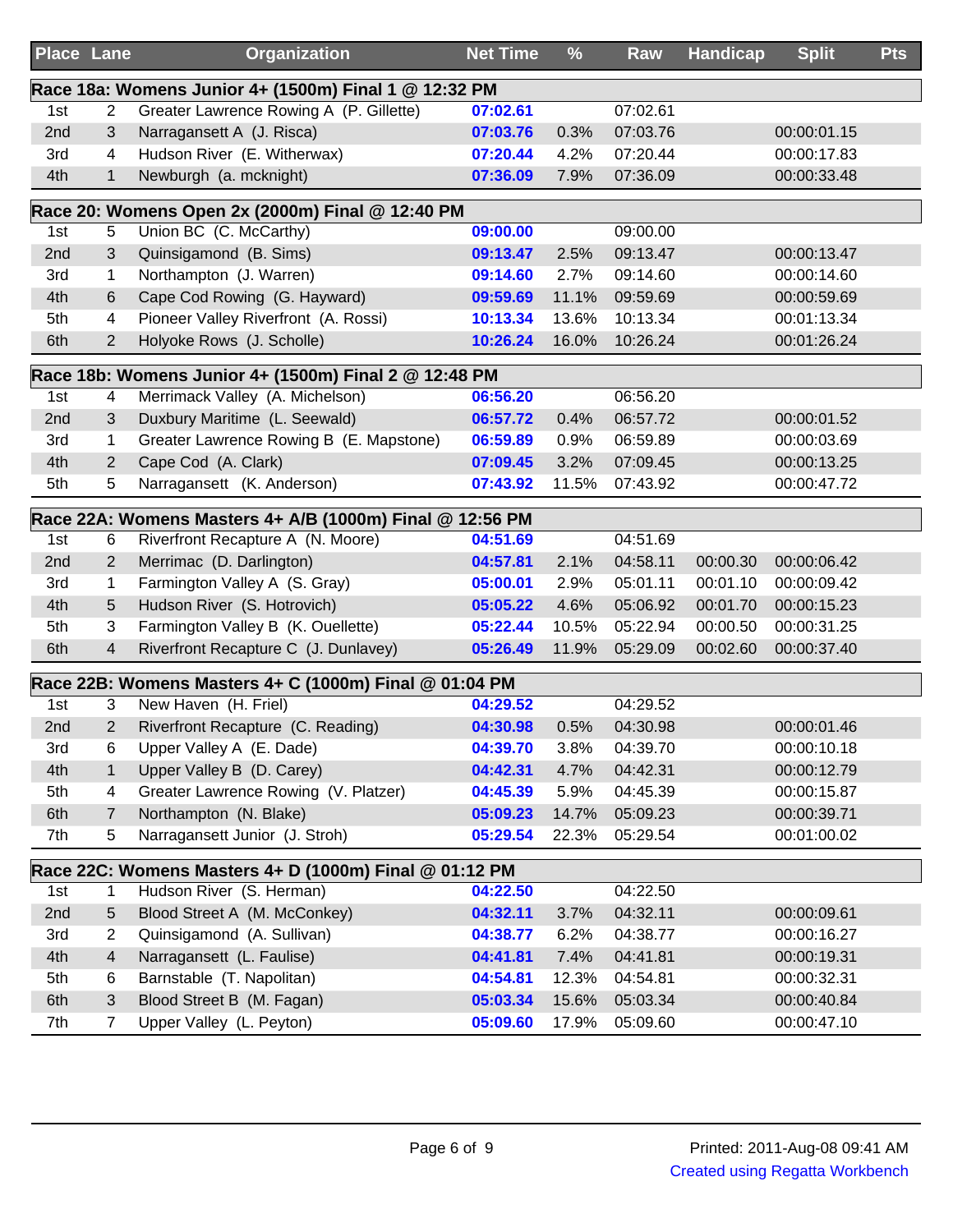| <b>Place Lane</b> |                | Organization                                             | <b>Net Time</b> | %     | Raw      | <b>Handicap</b> | <b>Split</b> | <b>Pts</b> |
|-------------------|----------------|----------------------------------------------------------|-----------------|-------|----------|-----------------|--------------|------------|
|                   |                | Race 23: Mens Masters 8+ (1000m) Final @ 01:20 PM        |                 |       |          |                 |              |            |
| 1st               | 2              | Riverfront Recapture (D. Coughlin)                       | 03:30.38        |       | 03:37.78 | 00:07.40        |              |            |
| 2nd               | $\mathbf{1}$   | Farmington Valley (D. Shepard)                           | 03:46.52        | 7.7%  | 03:46.52 |                 | 00:00:08.74  |            |
|                   |                | Race 22D: Womens Masters 4+ E/G (1000m) Final @ 01:28 PM |                 |       |          |                 |              |            |
| 1st               | 3              | Narragansett (J. Richards)                               | 04:31.78        |       | 04:31.78 |                 |              |            |
| 2nd               | $\mathbf{1}$   | Riverfront Recapture (E. Droney)                         | 04:35.83        | 1.5%  | 04:39.73 | 00:03.90        | 00:00:07.95  |            |
| 3rd               | $\overline{2}$ | Cape Cod Rowing/Barnstable [Composite]<br>(L. Vecchione) | 04:56.92        | 9.3%  | 05:11.62 | 00:14.70        | 00:00:39.84  |            |
|                   |                | Race 24: Mixed Masters 4x (1000m) Final @ 01:36 PM       |                 |       |          |                 |              |            |
| 1st               | 1              | Narragansett L (B. Prichett)                             | 03:34.94        |       | 03:41.94 | 00:07.00        |              |            |
| 2nd               | $\overline{2}$ | Narragansett B (E. Watne)                                | 03:42.45        | 3.5%  | 03:42.45 |                 | 00:00:00.51  |            |
| 3rd               | 3              | Narragansett A (J. Brush)                                | 03:43.69        | 4.1%  | 03:49.69 | 00:06.00        | 00:00:07.75  |            |
|                   |                | Race 25: Mens Junior 2x (1500m) Final @ 01:58 PM         |                 |       |          |                 |              |            |
| 1st               | 5              | Narragansett (I. Mocarski)                               | 06:05.17        |       | 06:05.17 |                 |              |            |
| 2nd               | 6              | New Bedford A (T. McNamara)                              | 06:14.26        | 2.5%  | 06:14.26 |                 | 00:00:09.09  |            |
| 3rd               | $\mathbf{1}$   | Cape Cod Rowing (C. Lovett)                              | 06:39.84        | 9.5%  | 06:39.84 |                 | 00:00:34.67  |            |
| 4th               | $\overline{2}$ | Hudson River (c. milone)                                 | 06:41.35        | 9.9%  | 06:41.35 |                 | 00:00:36.18  |            |
| 5th               | 3              | Pioneer Valley Riverfront (N. Goodroe)                   | 07:02.86        | 15.8% | 07:02.86 |                 | 00:00:57.69  |            |
| 6th               | $\overline{4}$ | New Bedford B (D. Maciel)                                | 07:44.15        | 27.1% | 07:44.15 |                 | 00:01:38.98  |            |
|                   |                | Race 26: Womens Open 1x (2000m) Final @ 02:06 PM         |                 |       |          |                 |              |            |
| 1st               | 4              | All-American (B. Paret)                                  | 09:43.20        |       | 09:43.20 |                 |              |            |
| 2nd               | 5              | Quinsigamond A (B. Sims)                                 | 09:43.94        | 0.1%  | 09:43.94 |                 | 00:00:00.74  |            |
| 3rd               | $\overline{c}$ | Quinsigamond B (A. Malinkevich)                          | 10:15.91        | 5.6%  | 10:15.91 |                 | 00:00:32.71  |            |
| 4th               | $\mathbf{1}$   | Northampton (J. Warren)                                  | 12:35.76        | 29.6% | 12:35.76 |                 | 00:02:52.56  |            |
|                   |                | Race 27: Mens Junior 4+ (1500m) Final @ 02:14 PM         |                 |       |          |                 |              |            |
| 1st               | $\overline{2}$ | Blood Street (J. Gaudet)                                 | 05:39.07        |       | 05:39.07 |                 |              |            |
| 2nd               | 3              | Greater Lawrence Rowing (T. Goodrum)                     | 05:55.93        | 5.0%  | 05:55.93 |                 | 00:00:16.86  |            |
| 3rd               | 4              | Hudson River A (A. Papo)                                 | 05:59.85        | 6.1%  | 05:59.85 |                 | 00:00:20.78  |            |
| 4th               | 6              | Hudson River B (K. Burgon)                               | 06:08.51        | 8.7%  | 06:08.51 |                 | 00:00:29.44  |            |
| 5th               | 1              | Newburgh (j. sylcox)                                     | 06:18.75        | 11.7% | 06:18.75 |                 | 00:00:39.68  |            |
| 6th               | 5              | Narragansett (P. Marchetti)                              | 06:20.74        | 12.3% | 06:20.74 |                 | 00:00:41.67  |            |
|                   |                | Race 28A: Mens Masters 2x A-D (1000m) Final @ 02:22 PM   |                 |       |          |                 |              |            |
| 1st               | 7              | Narragansett (E. Watne)                                  | 03:34.57        |       | 03:45.97 | 00:11.40        |              |            |
| 2nd               | 3              | Narragansett/Riverside [Composite] B (D.<br>Gray)        | 03:34.98        | 0.2%  | 03:47.38 | 00:12.40        | 00:00:01.41  |            |
| 3rd               | $\overline{2}$ | Narragansett C (J. Brock)                                | 03:45.02        | 4.9%  | 03:54.52 | 00:09.50        | 00:00:08.55  |            |
| 4th               | $\mathbf{1}$   | Union BC/Cape Cod Rowing [Composite] (S.<br>McElheny)    | 03:49.23        | 6.8%  | 03:58.73 | 00:09.50        | 00:00:12.76  |            |
| 5th               | 5              | Narragansett A (C. Bardt)                                | 03:49.62        | 7.0%  | 04:03.12 | 00:13.50        | 00:00:17.15  |            |
| 6th               | $\overline{4}$ | Greater Lawrence Rowing (F. Maldari)                     | 04:00.03        | 11.9% | 04:11.43 | 00:11.40        | 00:00:25.46  |            |
| 7th               | 6              | Merrimac (M. McKenna)                                    | 04:08.67        | 15.9% | 04:08.67 |                 | 00:00:22.70  |            |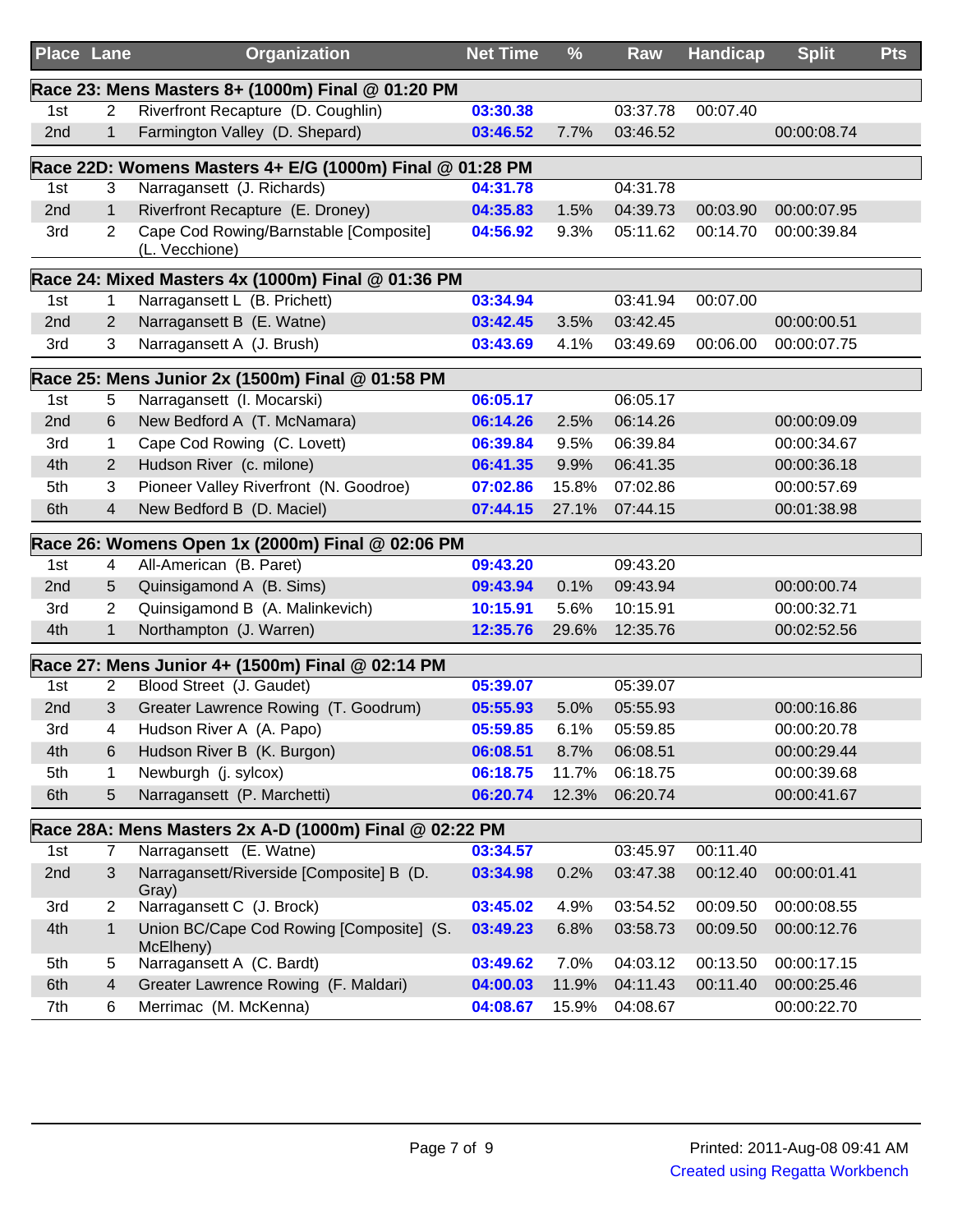| <b>Place Lane</b> |                | <b>Organization</b>                                      | <b>Net Time</b> | $\frac{9}{6}$ | Raw      | <b>Handicap</b> | <b>Split</b> | <b>Pts</b> |
|-------------------|----------------|----------------------------------------------------------|-----------------|---------------|----------|-----------------|--------------|------------|
|                   |                | Race 28B: Mens Masters 2x F/G (1000m) Final @ 02:30 PM   |                 |               |          |                 |              |            |
| 1st               | 1              | Saugatuck B (D. Wassall)                                 | 03:59.17        |               | 03:59.17 |                 |              |            |
| 2nd               | 5              | New Haven (R. DYER, JR.)                                 | 04:02.85        | 1.5%          | 04:15.65 | 00:12.80        | 00:00:16.48  |            |
| 3rd               | 2              | Riverfront Recapture (S. Pape)                           | 04:12.01        | 5.4%          | 04:15.01 | 00:03.00        | 00:00:15.84  |            |
| 4th               | 3              | Community (M. Hyde)                                      | 04:53.04        | 22.5%         | 04:59.14 | 00:06.10        | 00:00:59.97  |            |
|                   | 4              | Saugatuck A (D. Schley)                                  | <b>Scratch</b>  |               |          |                 |              |            |
|                   |                | Race 29: Womens Masters + Jr 4x (1000m) Final @ 02:38 PM |                 |               |          |                 |              |            |
| 1st               | 3              | Hudson River (K. Kiernan)                                | 03:57.60        |               | 04:03.40 | 00:05.80        |              |            |
| 2nd               | 1              | Duxbury Maritime A (W. Dorris)                           | 03:58.11        | 0.2%          | 04:13.81 | 00:15.70        | 00:00:10.41  |            |
| 3rd               | 2              | Cape Cod Rowing (P. Blackwell)                           | 04:16.10        | 7.8%          | 04:27.60 | 00:11.50        | 00:00:24.20  |            |
| 4th               | 4              | Duxbury Maritime B (L. McCarthy)                         | 04:16.85        | 8.1%          | 04:24.85 | 00:08.00        | 00:00:21.45  |            |
| 5th               | 5              | Quinsigamond (L. Guida)                                  | 04:18.89        | 9.0%          | 04:30.39 | 00:11.50        | 00:00:26.99  |            |
| 6th               | 6              | Blood Street (T. Bibbiani)                               | 04:41.92        | 18.7%         | 04:41.92 |                 | 00:00:38.52  |            |
|                   |                | Race 30: Womens Jr/Novice 1x (1500m) Final @ 02:46 PM    |                 |               |          |                 |              |            |
| 1st               | $\overline{2}$ | Narragansett (D. Riggin)                                 | 07:00.92        |               | 07:00.92 |                 |              |            |
| 2nd               | 1              | Blood Street B (J. Carr)                                 | 07:12.80        | 2.8%          | 07:12.80 |                 | 00:00:11.88  |            |
| 3rd               | 3              | Blood Street A (S. Kukich)                               | 07:24.81        | 5.7%          | 07:24.81 |                 | 00:00:23.89  |            |
| 4th               | $\overline{7}$ | Quinsigamond (M. Hessler)                                | 07:38.05        | 8.8%          | 07:38.05 |                 | 00:00:37.13  |            |
| 5th               | 5              | Blood Street B (H. Cray)                                 | 09:27.55        | 34.8%         | 09:27.55 |                 | 00:02:26.63  |            |
| 6th               | 4              | New Haven A (T. Lin)                                     | 09:58.97        | 42.3%         | 09:58.97 |                 | 00:02:58.05  |            |
|                   | 6              | New Haven A (V. Stratton)                                | <b>Scratch</b>  |               |          |                 |              |            |
|                   |                | Race 31: Mens Open 1x (2000m) Final @ 02:54 PM           |                 |               |          |                 |              |            |
| 1st               | 6              | Narragansett B (C. Buchholz)                             | 08:24.50        |               | 08:24.50 |                 |              |            |
| 2nd               | 2              | Angry Fish (R. Iuliano)                                  | 08:33.53        | 1.8%          | 08:33.53 |                 | 00:00:09.03  |            |
| 3rd               | 3              | Narragansett A (A. Weiss)                                | 08:40.58        | 3.2%          | 08:40.58 |                 | 00:00:16.08  |            |
| 4th               | 4              | Merrimac (D. Brooks)                                     | 09:21.34        | 11.3%         | 09:21.34 |                 | 00:00:56.84  |            |
|                   | 1              | Greater Lawrence Rowing (C. Schuh)                       | <b>Scratch</b>  |               |          |                 |              |            |
|                   | 5              | Narragansett C (D. Mercante)                             | <b>Scratch</b>  |               |          |                 |              |            |
|                   |                | Race 32A: Mixed 8+ (1000m) Heat 1 @ 03:02 PM             |                 |               |          |                 |              |            |
| 1st               | 3              | New Haven B (M. Centrone)                                | 03:22.37        |               | 03:22.37 |                 |              |            |
| 2nd               | 1              | Riverfront Recapture (E. Droney)                         | 03:30.49        | 4.0%          | 03:30.49 |                 | 00:00:08.12  |            |
| 3rd               | 2              | Hudson River A (A. Mauer)                                | 03:30.59        | 4.1%          | 03:30.59 |                 | 00:00:08.22  |            |
| 4th               | 4              | Farmington Valley (J. Sears)                             | 03:47.31        | 12.3%         | 03:47.31 |                 | 00:00:24.94  |            |
| 5th               | 5              | Cape Cod Rowing (E. Ferguson)                            | 03:53.81        | 15.5%         | 03:53.81 |                 | 00:00:31.44  |            |
|                   |                | Race 32B: Mixed 8+ (1000m) Heat 2 @ 03:10 PM             |                 |               |          |                 |              |            |
| 1st               | $\overline{2}$ | Quinsigamond (A. Malinkevich)                            | 03:21.16        |               | 03:21.16 |                 |              |            |
| 2nd               | 4              | Hudson River B (A. Papo)                                 | 03:35.08        | 6.9%          | 03:35.08 |                 | 00:00:13.92  |            |
| 3rd               | 1              | Newburgh (S. hetman)                                     | 03:57.47        | 18.1%         | 03:57.47 |                 | 00:00:36.31  |            |
| 4th               | 5              | Greater Lawrence Rowing B (J. White)                     | 04:00.16        | 19.4%         | 04:00.16 |                 | 00:00:39.00  |            |
|                   | 3              | Merrimack Valley (P. Hnatowicz)                          | <b>Scratch</b>  |               |          |                 |              |            |